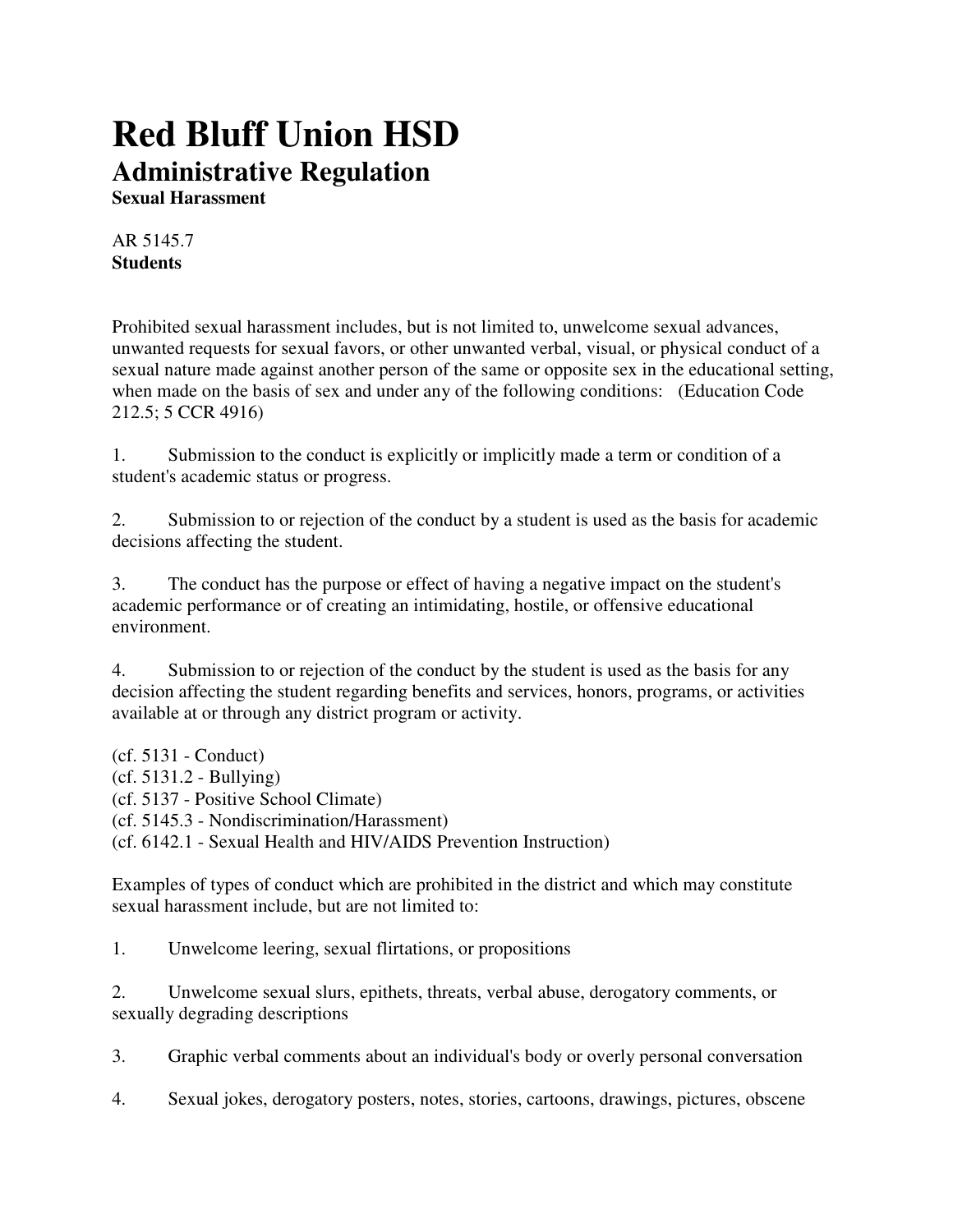gestures, or computer-generated images of a sexual nature

- 5. Spreading sexual rumors
- 6. Teasing or sexual remarks about students enrolled in a predominantly single-sex class
- 7. Massaging, grabbing, fondling, stroking, or brushing the body
- 8. Touching an individual's body or clothes in a sexual way

9. Impeding or blocking movements or any physical interference with school activities when directed at an individual on the basis of sex

- 10. Displaying sexually suggestive objects
- 11. Sexual assault, sexual battery, or sexual coercion

School-Level Complaint Process/Grievance Procedure

Complaints of sexual harassment, or any behavior prohibited by the district's Nondiscrimination/Harassment policy - BP 5145.3, shall be handled in accordance with the following procedure:

1. Notice and Receipt of Complaint: Any student who believes he/she has been subjected to sexual harassment or who has witnessed sexual harassment may file a complaint with any school employee. Within 24 hours of receiving a complaint, the school employee shall report it to the district Coordinator for Nondiscrimination/Principal. In addition, any school employee who observes any incident of sexual harassment involving a student shall, within 24 hours, report this observation to the Coordinator/Principal, whether or not the victim files a complaint.

In any case of sexual harassment involving the Coordinator/Principal to whom the complaint would ordinarily be made, the employee who receives the student's report or who observes the incident shall instead report to the Superintendent or designee.

2. Initiation of Investigation: The Coordinator/Principal shall initiate an impartial investigation of an allegation of sexual harassment within five school days of receiving notice of the harassing behavior, regardless of whether a formal complaint has been filed. The district shall be considered to have "notice" of the need for an investigation upon receipt of information from a student who believes he/she has been subjected to harassment, the student's parent/guardian, an employee who received a complaint from a student, or any employee or student who witnessed the behavior.

 If the Coordinator/Principal receives an anonymous complaint or media report about alleged sexual harassment, he/she shall determine whether it is reasonable to pursue an investigation considering the specificity and reliability of the information, the seriousness of the alleged incident, and whether any individuals can be identified who were subjected to the alleged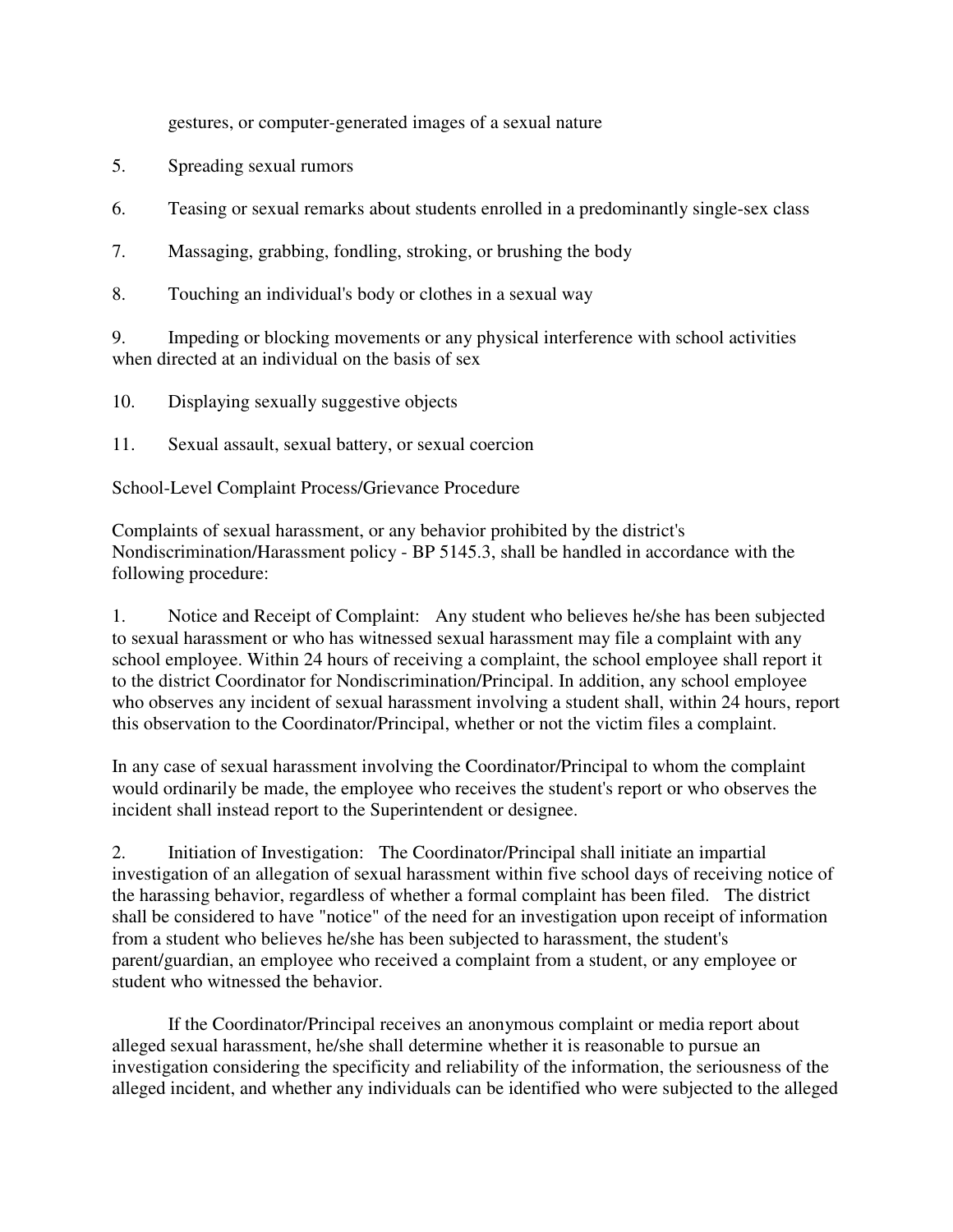harassment.

3. Initial Interview with Student: When a student or parent/guardian has complained or provided information about sexual harassment, the Coordinator/Principal shall describe the district's grievance procedure and discuss what actions are being sought by the student in response to the complaint. The student who is complaining shall have an opportunity to describe the incident, identify witnesses who may have relevant information, provide other evidence of the harassment, and put his/her complaint in writing. If the student requests confidentiality, he/she shall be informed that such a request may limit the district's ability to investigate.

4. Investigation Process: The Coordinator/Principal shall keep the complaint and allegation confidential, except as necessary to carry out the investigation or take other subsequent necessary action. (5 CCR 4964)

 The Coordinator/Principal shall interview individuals who are relevant to the investigation, including, but not limited to, the student who is complaining, the person accused of harassment, anyone who witnessed the reported harassment, and anyone mentioned as having relevant information. The Coordinator/Principal may take other steps such as reviewing any records, notes, or statements related to the harassment or visiting the location where the harassment is alleged to have taken place.

When necessary to carry out his/her investigation or to protect student safety, the Coordinator/Principal also may discuss the complaint with the Superintendent or designee, the parent/guardian of the student who complained, the parent/guardian of the alleged harasser if the alleged harasser is a student, a teacher or staff member whose knowledge of the students involved may help in determining who is telling the truth, law enforcement and/or child protective services, and district legal counsel or the district's risk manager.

(cf. 5141.4 - Child Abuse Prevention and Reporting)

5. Interim Measures: The Coordinator/Principal shall determine whether interim measures are necessary during and pending the results of the investigation, such as placing students in separate classes or transferring a student to a class taught by a different teacher.

6. Optional Mediation: In cases of student-on-student harassment, when the student who complained and the alleged harasser so agree, the Coordinator/Principal may arrange for them to resolve the complaint informally with the help of a counselor, teacher, administrator, or trained mediator. The student who complained shall never be asked to work out the problem directly with the accused person unless such help is provided and both parties agree, and he/she shall be advised of the right to end the informal process at any time.

(cf. 5138 - Conflict Resolution)

7. Factors in Reaching a Determination: In reaching a decision about the complaint, the Coordinator/Principal may take into account: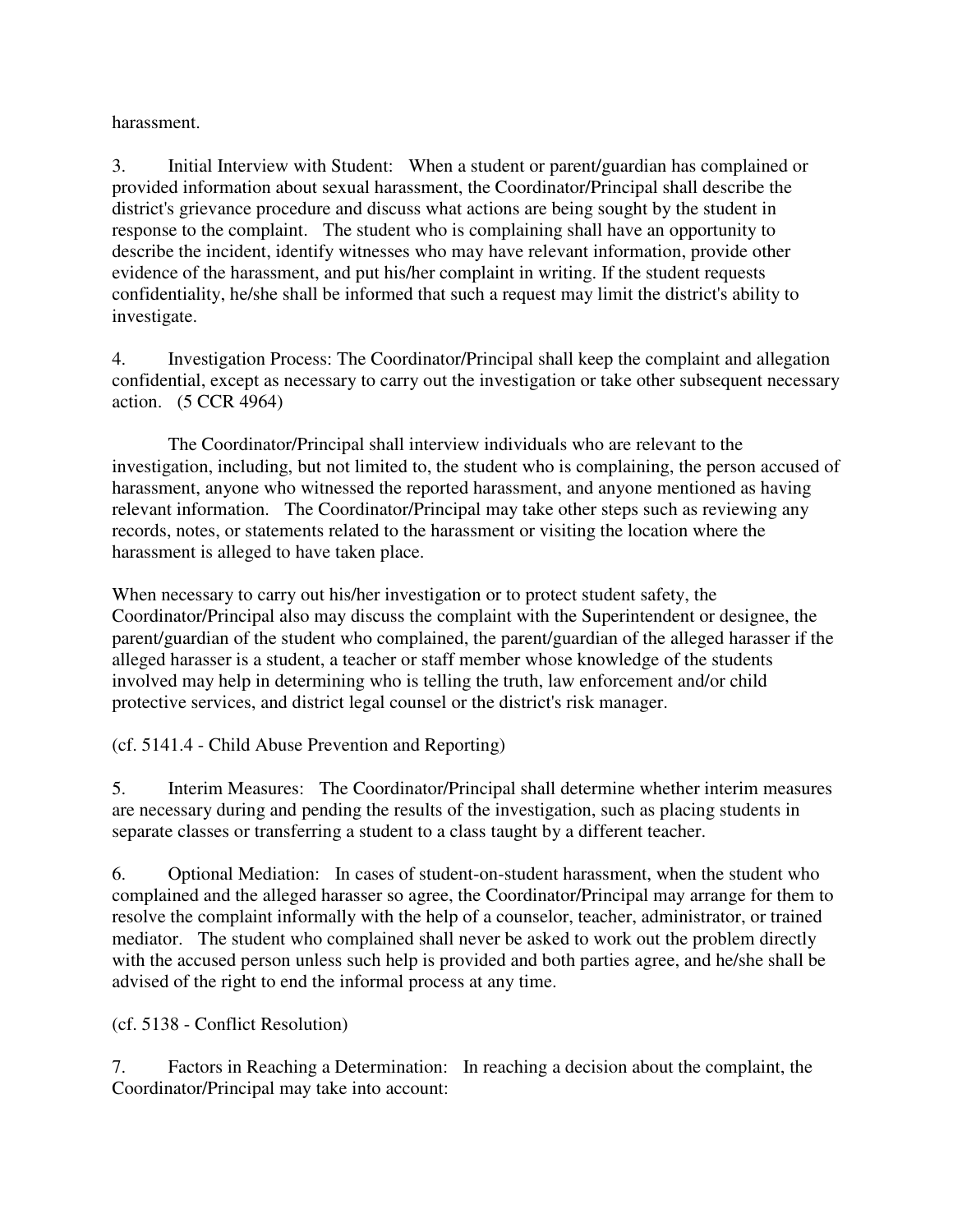a. Statements made by the persons identified above

b. The details and consistency of each person's account

c. Evidence of how the complaining student reacted to the incident

d. Evidence of any past instances of harassment by the alleged harasser

e. Evidence of any past harassment complaints that were found to be untrue

To judge the severity of the harassment, the Coordinator/Principal may take into consideration:

a. How the misconduct affected one or more students' education

b. The type, frequency, and duration of the misconduct

c. The identity, age, and sex of the harasser and the student who complained, and the relationship between them

d. The number of persons engaged in the harassing conduct and at whom the harassment was directed

e. The size of the school, location of the incidents, and context in which they occurred

f. Other incidents at the school involving different students

8. Written Report on Findings and Follow-Up: No more than 30 days after receiving the complaint, the Coordinator/Principal shall conclude the investigation and prepare a written report of his/her findings. This timeline may be extended for good cause. If an extension is needed, the Coordinator/Principal shall notify the student who complained and explain the reasons for the extension.

 The report shall include the decision and the reasons for the decision and shall summarize the steps taken during the investigation. If it is determined that harassment occurred, the report shall also include any corrective actions that have or will be taken to address the harassment and prevent any retaliation or further harassment. This report shall be presented to the student who complained, the person accused, the parents/guardians of the student who complained and the student who was accused, and the Superintendent or designee.

 In addition, the Coordinator/Principal shall ensure that the harassed student and his/her parent/guardian are informed of the procedures for reporting any subsequent problems. The Coordinator/Principal shall make follow-up inquiries to see if there have been any new incidents or retaliation and shall keep a record of this information.

Enforcement of District Policy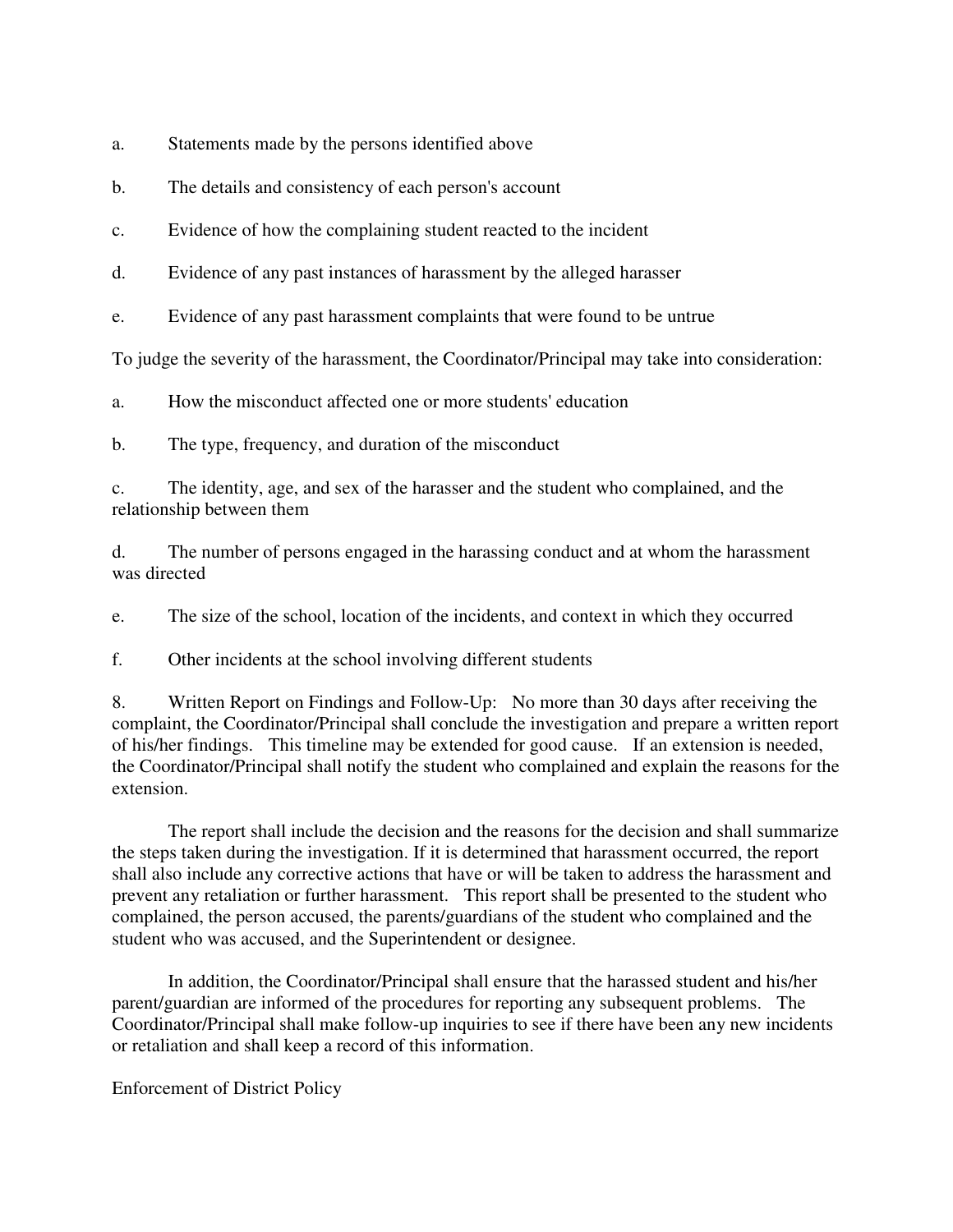The Superintendent or designee shall take appropriate actions to reinforce the district's sexual harassment policy. As needed, these actions may include any of the following:

1. Removing vulgar or offending graffiti

(cf. 5131.5 - Vandalism and Graffiti)

2. Providing training to students, staff, and parents/guardians about how to recognize harassment and how to respond

(cf. 4131 - Staff Development) (cf. 4231 - Staff Development) (cf. 4331 - Staff Development)

3. Disseminating and/or summarizing the district's policy and regulation regarding sexual harassment

4. Consistent with the laws regarding the confidentiality of student and personnel records, communicating the school's response to parents/guardians and the community

(cf. 4119.23/4219.23/4319.23 - Unauthorized Release of Confidential/Privileged Information) (cf. 5125 - Student Records)

5. Taking appropriate disciplinary action

 In addition, disciplinary measures may be taken against any person who is found to have made a complaint of sexual harassment which he/she knew was not true.

(cf. 4118 - Suspension/Disciplinary Action)

(cf. 4218 - Dismissal/Suspension/Disciplinary Action)

(cf. 5144.1 - Suspension and Expulsion/Due Process)

(cf. 5144.2 - Suspension and Expulsion/Due Process (Students with Disabilities))

**Notifications** 

A copy of the district's sexual harassment policy and regulation shall:

1. Be included in the notifications that are sent to parents/guardians at the beginning of each school year (Education Code 48980; 5 CCR 4917)

(cf. 5145.6 - Parental Notifications)

2. Be displayed in a prominent location in the main administrative building or other area where notices of district rules, regulations, procedures, and standards of conduct are posted, including school web sites (Education Code 231.5)